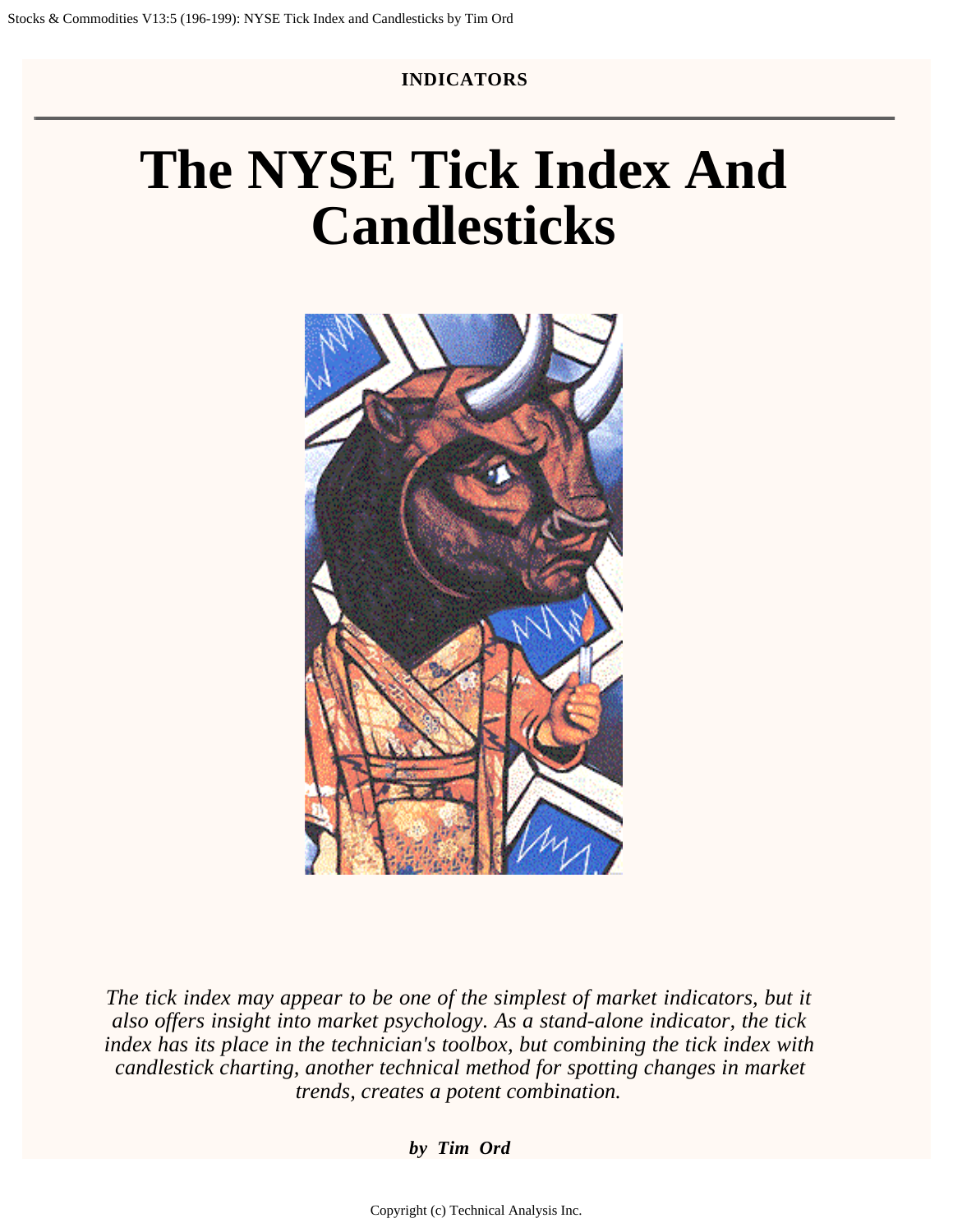wealth of information waits to be discovered in the New York Stock Exchange (NYSE) tick index. Its strong

suit is its simple calculation. At any point, this index represents the number of stocks trading on an uptick minus the number of stocks trading on a downtick. Extreme tick readings of greater than +600 may indicate temporary exhaustion of buying power, while negative tick readings in the territory of 800 or more can point to a selling climax. I use these readings throughout the day as an indicator for buy and sell decisions, as well as for recognizing the continuation of the prevailing trend. The tick index is broadcast throughout the day from most real-time data vendors, including the stock market tape that can be seen on the bottom of the screen during CNBC's day-time broadcast.

The tick index can be enhanced by using technical price pattern recognition, specifically candlestick charts. (See sidebar, "The candlestick method.") Although I have used numerous other technical studies, combining the NYSE tick index and candlestick charting creates a reliable indicator for signaling turning points in the stock market.

#### **TECHNIQUE**

First, a high degree of coincidence appears to exist between bullish tick index signals and bullish candlestick patterns as well as the bearish combinations. For bullish patterns, I have found tick readings exceeding -800 intraday (the minus sign indicates 800 more stocks were trading on a downtick than an uptick) appear near short-term market bottoms.

Second, I look for a classic double bottom on the Standard & Poor's 500 daily chart where the second bottom of the double bottom does not trade more than two and a half S&P points below the first. The tick index reading on the first bottom must surpass -800; in fact, readings exceeding -800 are preferable. The tick index reading for the second bottom can be greater or less than the first but should still reach an extreme level. When the tick index readings exceed -800, preferably a reading of -1,000 ticks or more, the short-term bottoms are stronger. In addition, when the second bottom is within five business days of the first, the signal generated is more reliable. Finally, with the buy signal alert indicated by the tick index, I look for a bullish candlestick pattern before an all-out buy signal is generated. Figure 1 presents an example of a buy signal.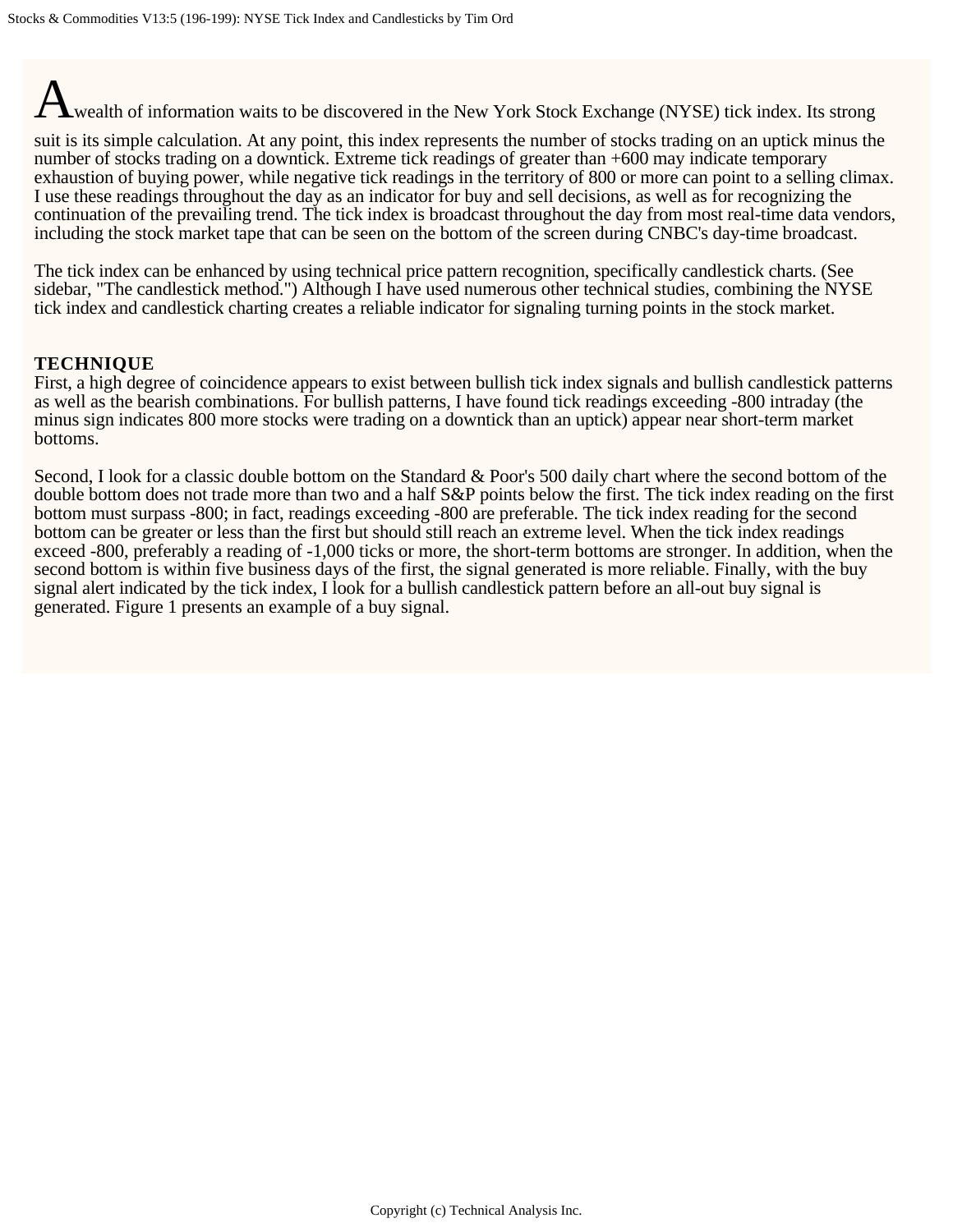

**FIGURE 1: BUY SIGNAL.** *Watch for double bottoms in the S&P 500, with the second bottom not exceeding 2.5 S&P points below the first. The second bottom is a harami pattern. The harami pattern is a two-candlestick pattern, which has a small real body within the previous day's unusally large real body.* 

For a sell signal using the NYSE tick index, I look for a double top on the S&P 500 daily chart where the second top does not exceed the first by more than two and a half S&P points. The first top must have a tick reading of at least +600 or more. The second top will usually have fewer uptick readings than the first, but the readings should still be high. For a sell signal, a bearish candlestick pattern must be present at or near the second top. The best signals occur when the span between the first peak and the second peak of the double top does not exceed five business days. See Figure 2 for an example of a sell signal.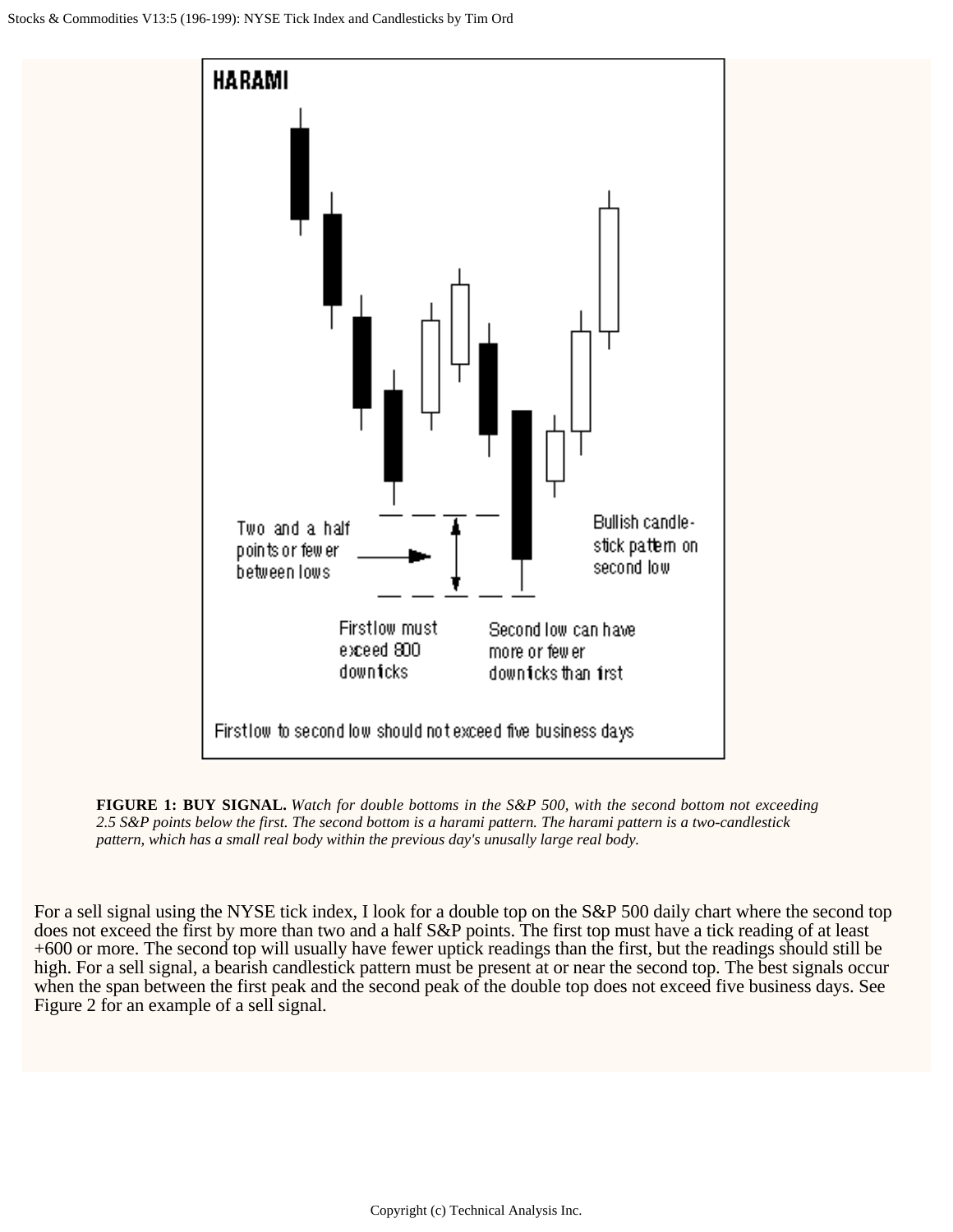

**FIGURE 2: SELL SIGNAL.** *Look for double tops in the S&P 500, with the second top not exceeding 2.5 S&P points above the first. The second high is a dark cloud cover, a bearish indication.* 

#### **HISTORY**

Tops in the stock market generally occur with readings of +600 or more. As a rule, the more the tick reading exceeds +600 intraday, the stronger the top. Some of the highest intraday uptick readings for trading days in 1994 can be seen in Figure 3. You can compare these tick readings and the price action of the S&P cash index by looking at Figures 4 and 5.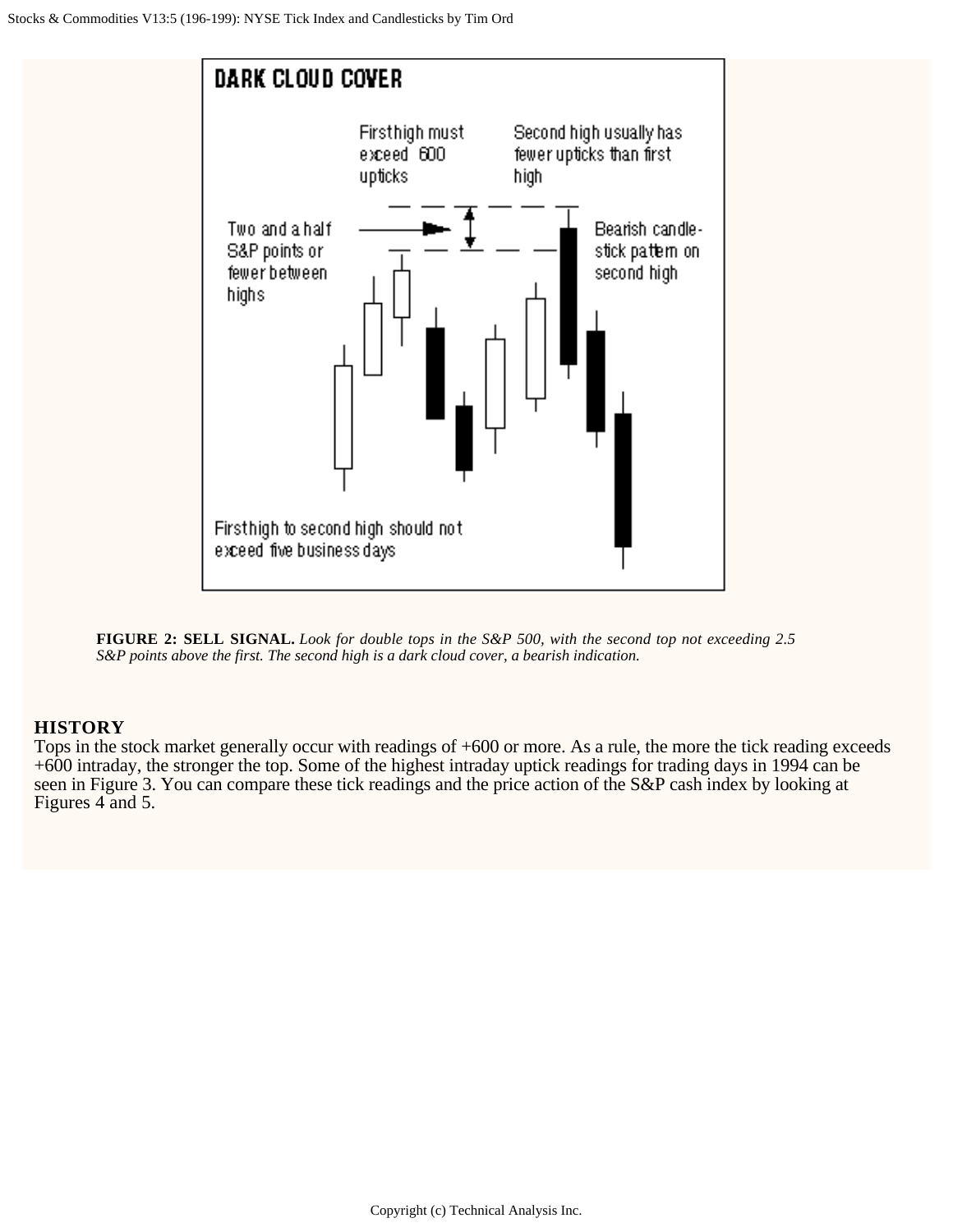|    | Date                                | Tick index (ticks) @S&P                       |                            | Date                                                       | @ S&P                      |
|----|-------------------------------------|-----------------------------------------------|----------------------------|------------------------------------------------------------|----------------------------|
| в  | A 3/18/94<br>6/16/94<br>$C$ 8/29/94 | $+650$ up<br>+786 closing                     | 471.00<br>461.90<br>476.90 | top 3/18/94<br>top 6/15/94                                 | 471.00<br>463.30<br>477.50 |
| D  | 9/15/94<br>E 10/13/94<br>F 10/28/94 | $+610$ up<br>$+1047$ up<br>+900 up<br>+760 up | 474.80<br>471.30<br>471.40 | top 8/31/94<br>top 9/15/94<br>top 10/19/94<br>top 10/28/94 | 474.81<br>471.43<br>473.78 |
| G. | - 11/9/94<br>12/2/94                | $+760$ up<br>+680 up                          | 469.45<br>453.30           | 11/9/94<br>top.<br>top 12/5/94                             | 469.95<br>455.04           |

**FIGURE 3: S&P MARKET TOPS TABLE.** *Here are the tick index values and the dates for the subsequent tops.*



Copyright (c) Technical Analysis Inc.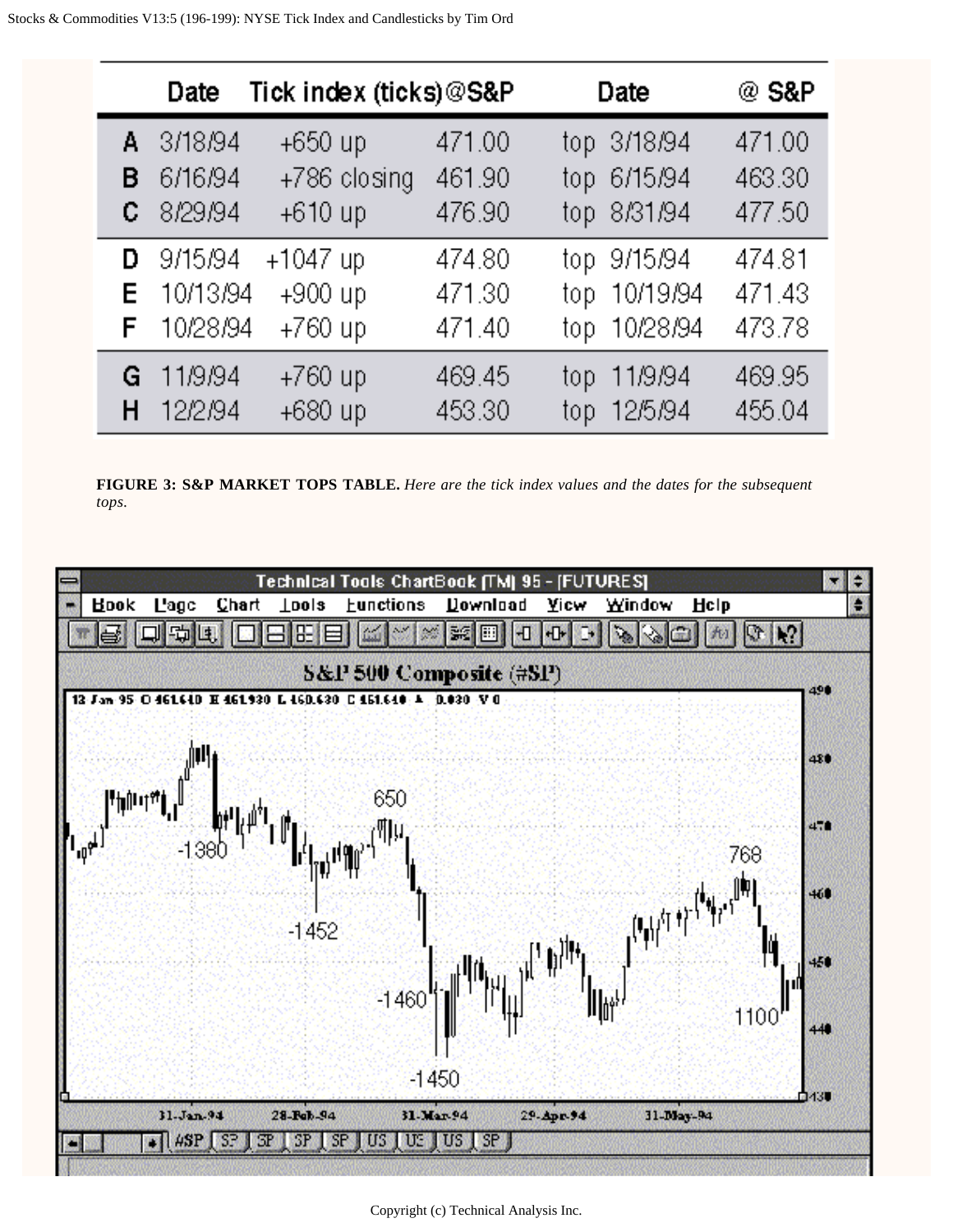**FIGURE 4: DAILY S&P 500 CANDLESTICK CHART, 1/2/94 - 6/30/94.** *Here are the tick index values at market reversals.* 



**FIGURE 5: DAILY S&P 500 CANDLESTICK CHART, 7/1/94 - 1/12/95.** *Here are the tick index values at market reversals for the second half of the period.*

Near significant bottoms, such as the 1994 dates of March 2, April 4, June 24, October 5, November 22 and December 8, the NYSE tick index readings equaled or exceeded -1,100 intraday (Figure 6). Therefore, when tick readings exceed -1,100, a buying opportunity may be near. For example, leading up to the April 4th time frame - an important market bottom - the extreme three-day cumulative average negative tick readings were as follows: On March 30, a -1,450 tick was recorded; on March 31, a -1,460 tick was witnessed; and the reading for April 4 was a -1,450 tick. The average downtick reading for those three days was -1,453, which was the highest three-day average for 1994. You may recall April 4 marked the low of the year.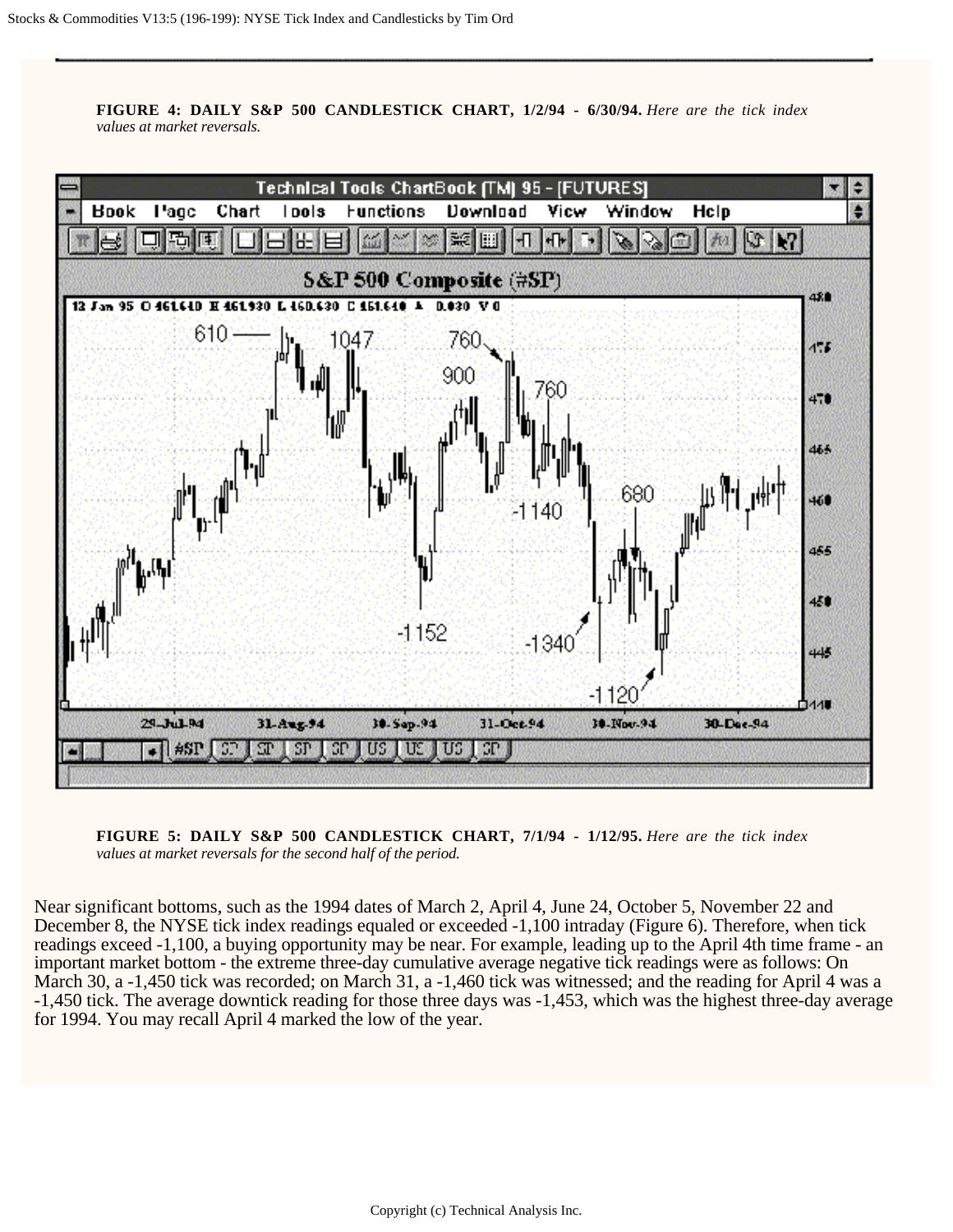| Date     | Ticks   | Cash   |
|----------|---------|--------|
| 3/3/94   | -1452   | 475.50 |
| 4/4/94   | -1450   | 436.00 |
| 6/24/94  | $-1100$ | 442.50 |
| 10/5/94  | $-1152$ | 449.27 |
| 11/22/94 | $-1340$ | 450.08 |
| 12/8/94  | -1120   | 444.59 |

**FIGURE 6: S&P MARKET BOTTOMS TABLE.** *Here's a list of the tick index values and the dates of market bottoms.*

Extreme tick readings do not necessarily mark significant turning points. Sometimes they appear at the start of a consolidation pattern instead of a top or a bottom. For example, in Figures 4 and 5, on February 4 and November 4, -1,380 and -1,140 tick readings were recorded at 468 and 462.50 on the S&P cash index, respectively. February 4 and November 4 were temporary bottoms; the market went sideways for a couple weeks before breaking down to new lows. Negative tick readings exceeding -1,100 did stop the decline, but the resulting condition was a short-term bottom that evolved into a consolidation pattern. Thus, when an intraday downtick reading of -1,100 or more appears, it may be wise to tighten your stops and watch to see if a bullish candlestick pattern develops.

#### **VARIATIONS**

The two reversal patterns discussed do not occur often, so I watch for some variations. First, tops do not necessarily occur the same day of the extreme high tick reading. If the market is going to make a top, then the day after an extreme uptick reading is recorded is important. Generally, another high tick reading is recorded following the peak reading of the previous day. The second day's trading high may exceed the first day's high by more than two and a half S&P points, and a bearish reversal candlestick pattern (Figure 7) will appear. This condition usually triggers a short-term sell signal.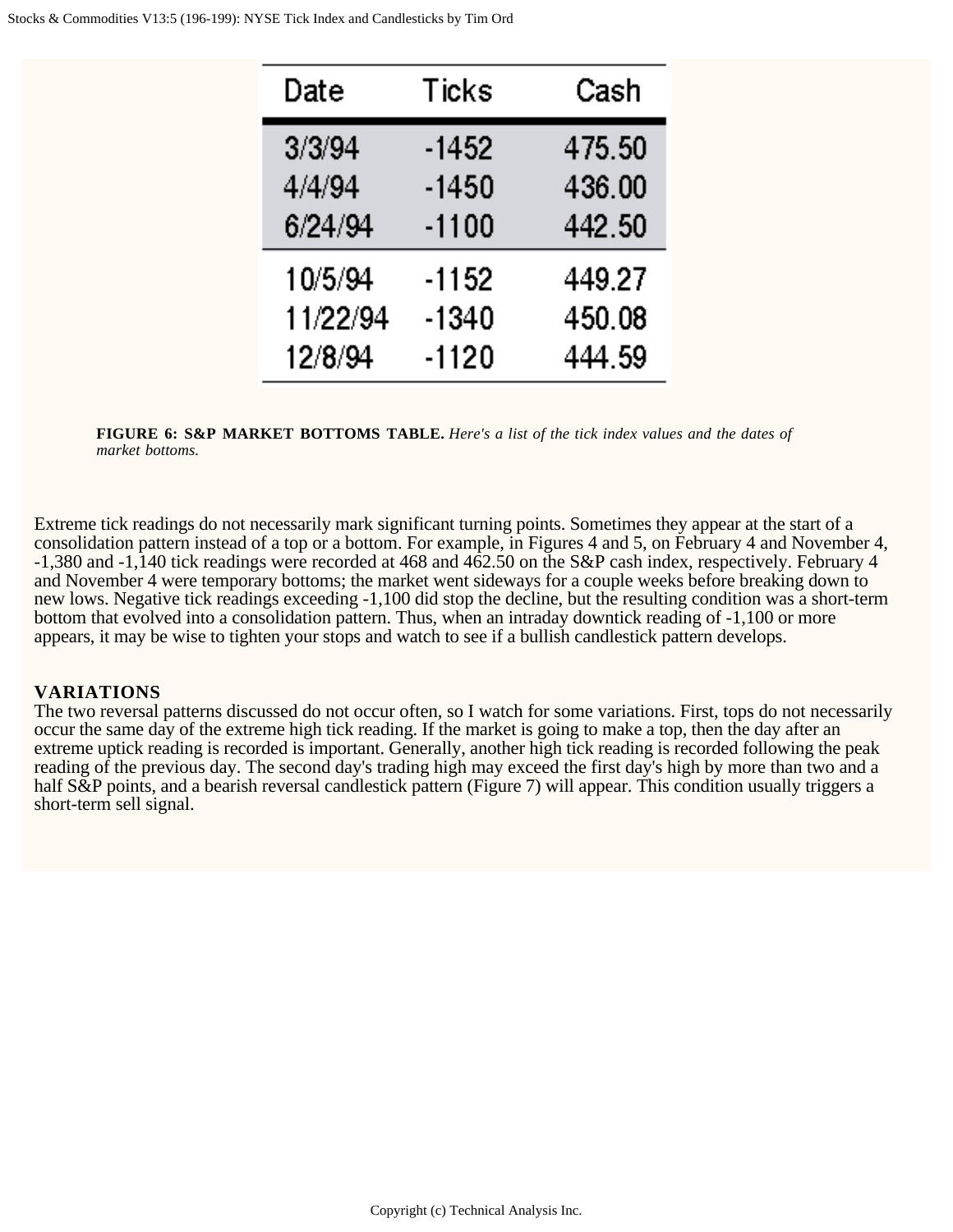



In the case of a bottom, after an 800 or higher downtick reading is recorded, the next day the tick reading should again be at extreme levels. The second day's trading low may exceed the first day's trading low by more than two and a half points. At that point, watch for a bullish candlestick pattern to appear (Figure 8) for a confirmation of a buy signal. For bottoms, I noticed that the second downtick reading can be less than or greater than the first bottom downtick reading. For tops, however, the second top's high uptick reading is less than the first top's.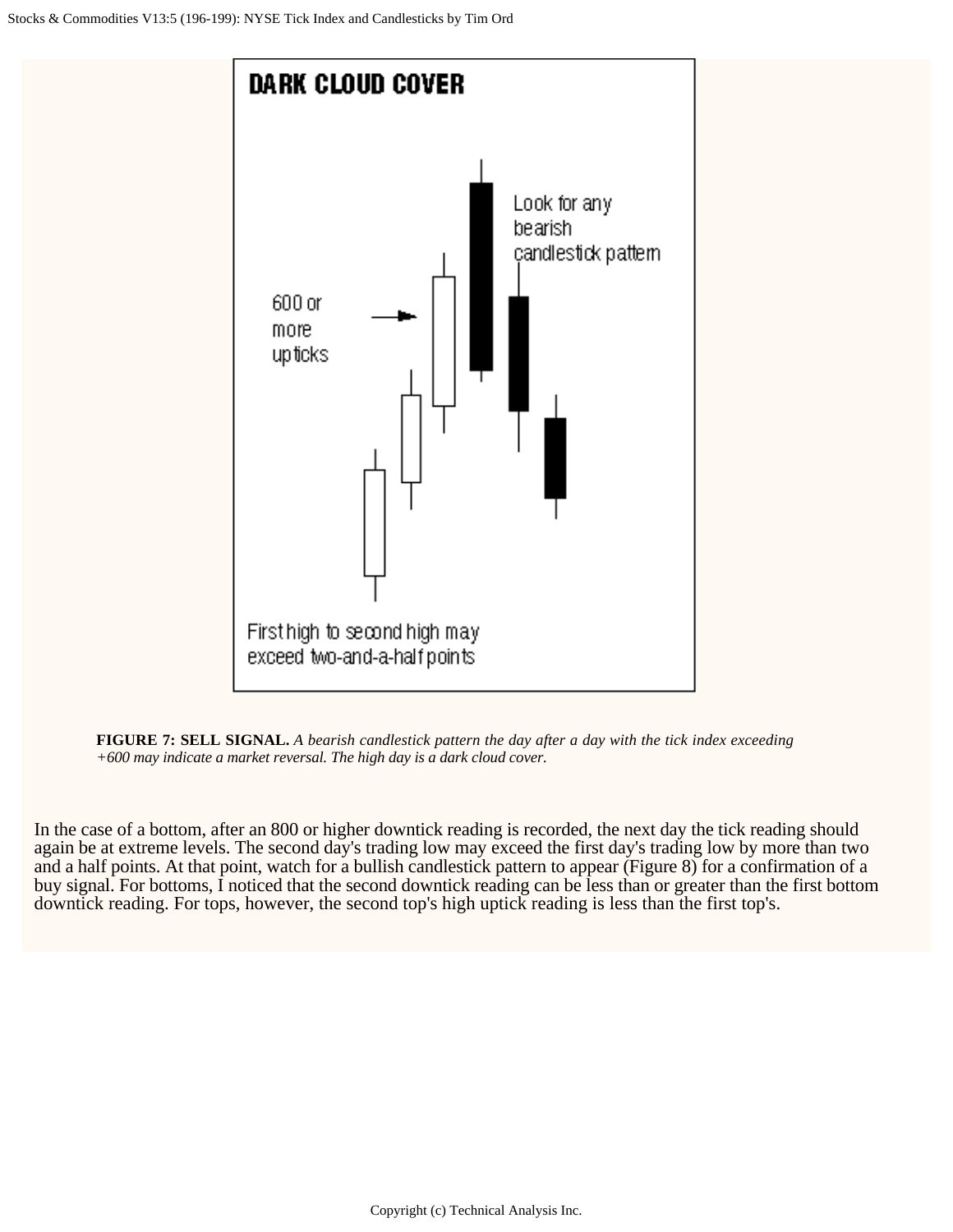

**FIGURE 8: BUY SIGNAL.** *A bullish candlestick pattern the day after a day with the tick index exceeding -800 may indicate a market reversal. The low day in this case is a hammer within a large black body, creating a harami pattern. A harmmer has a small real body at the top end of the day's session. This is a bullish indication.*

In runaway markets, the tick index readings will exceed +600 for rallies and -800 for declines for extended periods. When the difference between the open and closing range for the day exceeds two S&P points, the trend is still intact, even though tick readings may have reached the upper limits of +600 for tops and -800 for bottoms. This price range represents the body of a candlestick chart.

No turning point in the market can be anticipated until the difference between the opening and closing price on the S&P contracts narrows to less than two S&P points, no matter how high the tick readings. In Figure 5, on November 21, the S&P broke down, ending a consolidation pattern, with a tick reading of -1,070 recorded. No bottom was anticipated because the body of the candlestick chart for that day was more than two S&P points. The next day, November 22, a tick reading of -1,340 and the same condition prevailed. On November 23, a -800 tick reading was recorded and the difference between the opening and closing price was less than two S&P points. This condition would imply a short-term bottom. You can see on Figure 5 that this is exactly what happened.

### **CONCLUSION**

Finally, another important aspect is the closing tick index reading. I have found that closing tick readings exceeding  $+750$  are evidence for a potential short-term top. Closing tick readings of  $+1,000$  or more almost always define a short-term top.

Technically based traders have multiple tools to work with. Some are very complicated while some, such as the tick index, are simple; some are very well known, while others languish in obscurity. Probably one of the least known is the tick index - which may be why it works so well.

*Tim Ord is president and editor of* The Ord Oracle, *an advisory fax and 900 service for OEX option traders.*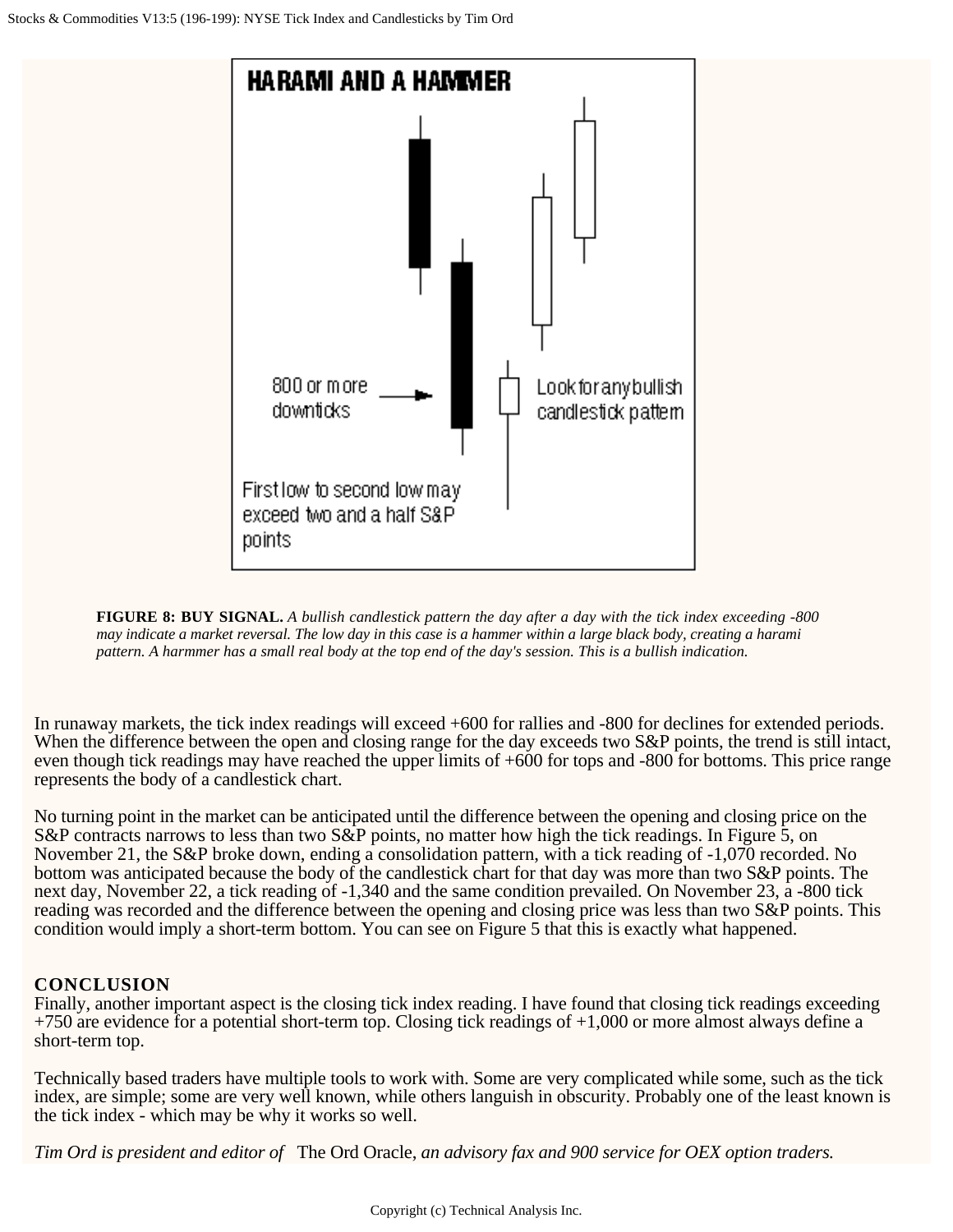#### **REFERENCES, RESOURCES, READING**

Downing, Daniel E. [1994]. "Using the tick in a short-term indicator," *Technical Analysis of* STOCKS & COMMODITIES, Volume 12: January.

Nison, Steve [1994]. *Beyond Candlesticks* , John Wiley & Sons.

\_\_\_\_\_ [1991]. *Japanese Candlestick Charting Techniques* , New York Institute of Finance/Simon & Schuster.

Ord, Tim [1992]. "Market turns and continuation moves with the tick index," *Technical Analysis of* STOCKS & COMMODITIES, Volume 10: December.

\_\_\_\_\_ [1991]. "Picking tops and bottoms with the tick index," *Technical Analysis of* STOCKS & COMMODITIES, Volume 9: June.